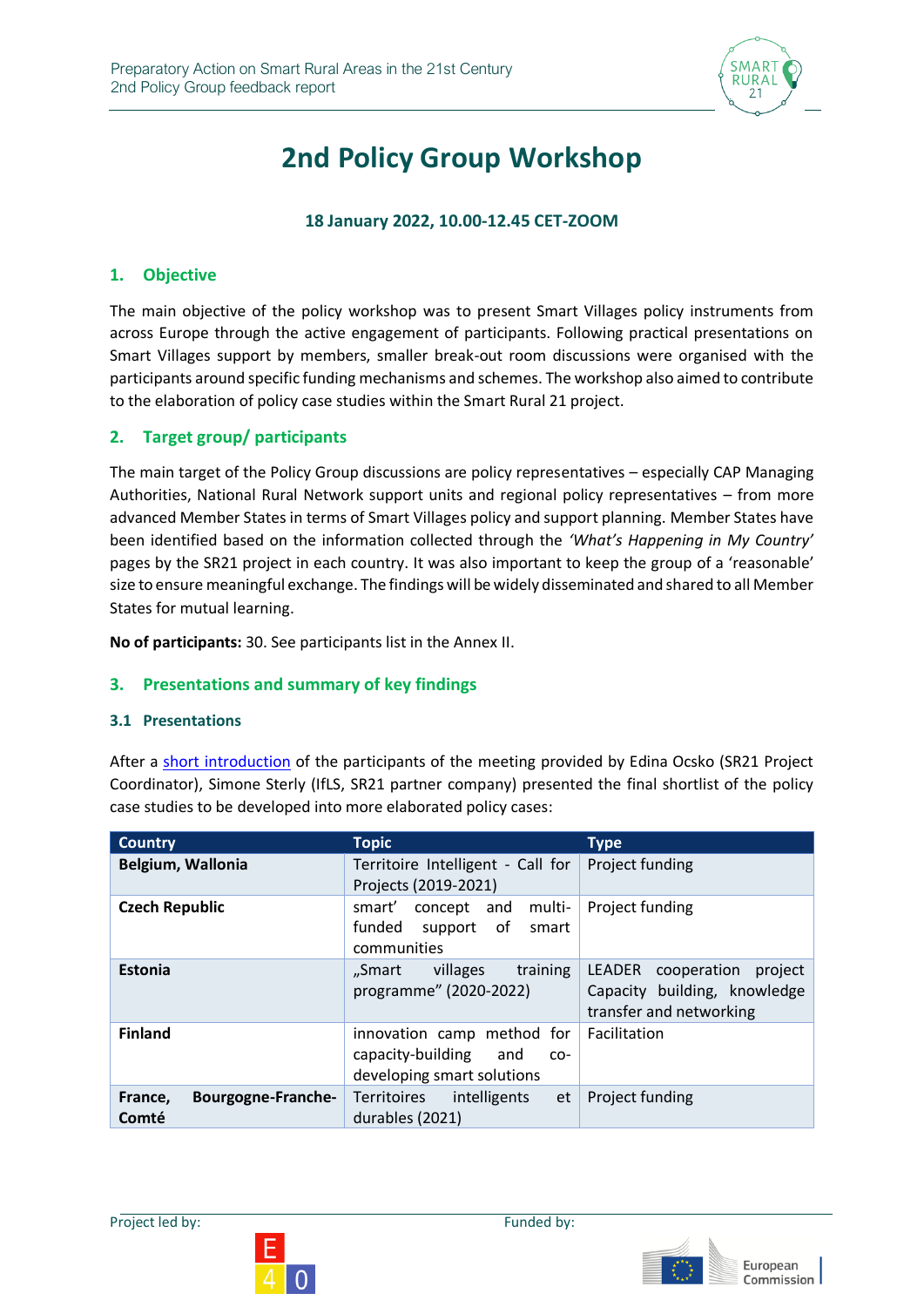

The introduction was followed by presentations of Smart Villages support instruments from across Europe.

• **[The Smart Villages training programme in Estonia](https://www.smartrural21.eu/wp-content/uploads/Co-creating-to-support-Smart-Villages-in-Estonia.pdf)**, Kristiina Tammets

A 1,5 year LEADER cooperation project started in 2021 on Smart Villages development programme including 13 LEADER LAGs with 24 villages. Expected results:

- o Each village/community drafts Smart Village strategy
- o Each village/community implements pilot action
- o National Smart Villages Network will be established
- o Enhance public awareness and the know-how of Estonian villages
- $\circ$  LEADER LAGs will gain experience on how to implement the concept of Smart Villages
- **The 'smart' concept and multi[-funded support of smart communities in Czechia](https://www.smartrural21.eu/wp-content/uploads/Presentation-Bizkova-Jan-18-2022.pdf)**, Rut Bízková **Structure of concept of concept**

Presentation of the Smart Cities Concept prepared by the Ministry of Regional Development covers resilience through SMART solutions for municipalities, cities and regions.



7 principles of SMART solutions:

**1. Change of direction** - services and jobs following people instead of people following jobs and services

**2. Resilience** - the resilience of people and communities, local economy and the environment, resilient cohesion within the territory

**3. One measure with more equivalent effects** - a holistic approach

**4. The principle of "short distances"** - everything that can be provided locally must be provided locally

**5. Cooperation** to achieve the effective solutions - with all partners in the territory engaged;

**6. Cohesion and complementarity**, horizontal and vertical interconnections - balancing opportunities, reducing tensions

**7. Evidence based solutions** relying on open data and transparency - data must be understandable and accessible for innovative applications and development of people, communities and business

• **[The innovation camp method for capacity-building and co-developing smart solutions](https://www.smartrural21.eu/wp-content/uploads/The-innovation-camp-method-for-capacity-building-and-co-developing-smart-solutions-SR21-18.1.2021.pdf)**, Pätilä Salla & Juha-Matti Markkola



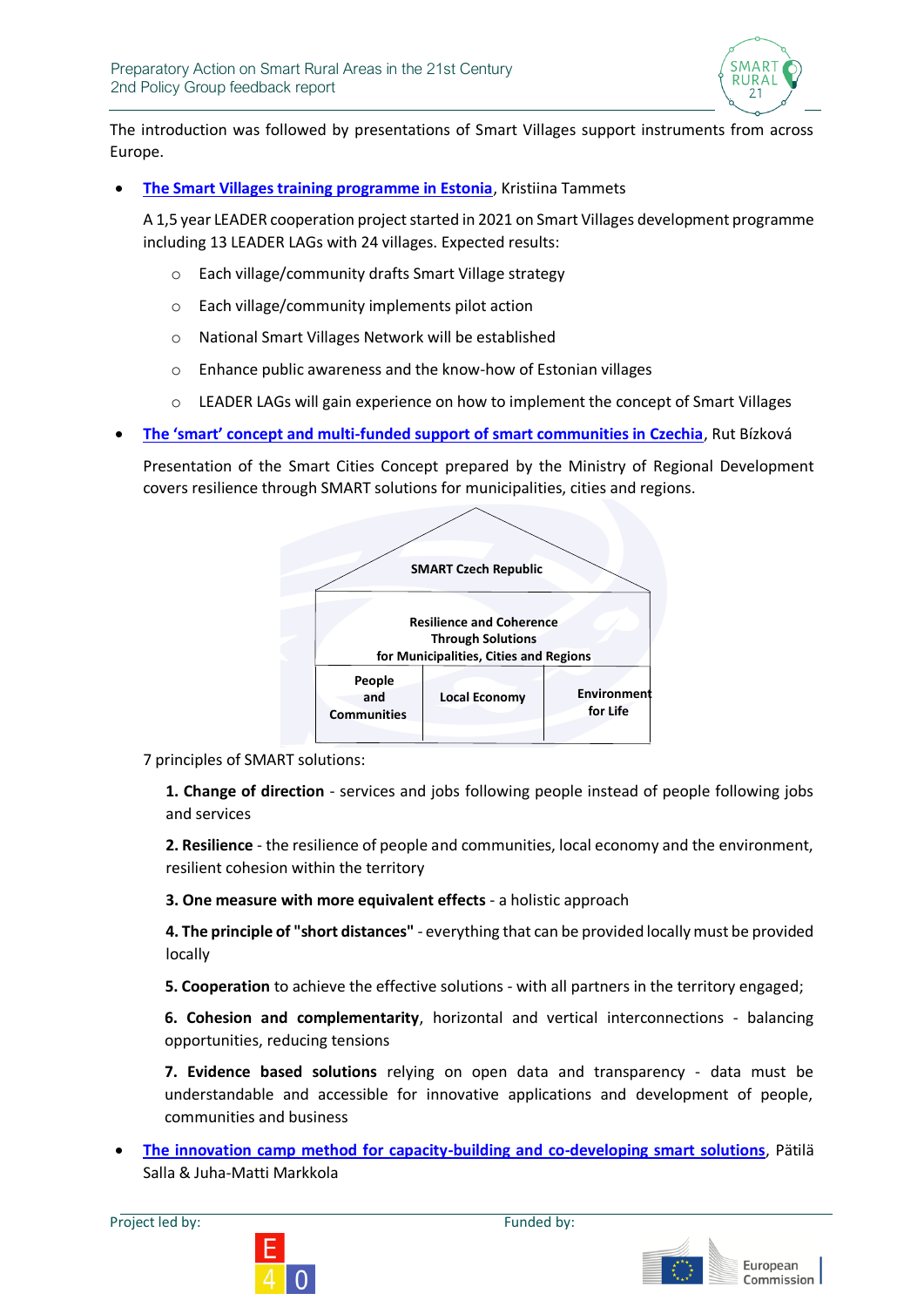

The aim of the 3-day long innovation camps with around 40-50 participants is to create new ideas to develop rural area, as well as challenge and develop the people, economy and networks of the rural areas. A very practical and intensive way to develop new ideas into concrete innovations. They have been implemented by the Finnish NSU since 2012 based on the bottom–up needs.



Getting to know each other, teambuilding to create team spirit.

Brainstorming (producing dozens of ideas around the given theme) and outlining great challenges and possibilities.



The Innovation Camp method for capacity-building and co-developing smart solutions

MAASEUTU.FI

#### **3.2 Working Group session**

A working group was organised around each of the presented policy examples to discuss the lessons from supporting Smart Villages, as follows:

- **Supporting Smart Villages through LEADER**
- **[Funding innovative solutions in rural communities through the CAP & beyond](https://www.smartrural21.eu/wp-content/uploads/Presentation-Bizkova-Jan-18-2022-eng-2.pdf)**
- **Animation support for the emergence of Smart Villages**

The discussions aimed to facilitate exchange among participants with specific focus on the question some key questions:

#### **a) '***What have been the most successful components of support instruments and processes?'***.**

A number of successful components have been collected in the three working groups. In general, funding opportunities, synergies with other programmes and initiatives, networking, common understanding and the emphasis on dissemination (including social media) can be mentioned as most important components for successful SV instruments. More specifically key success factors of the examples presented:

Estonia: networking, access to LAG funding by linking Smart Villages to the LAG strategy;

Finland: the innovation camp as a project planning technique and means for generating innovative ('out-of-the-box') ideas, importance of voluntary work of locals;

Czechia: younger/well-educated people returning to villages, important role of LAGs and small villages' mayors in connecting actors and providing motivation.



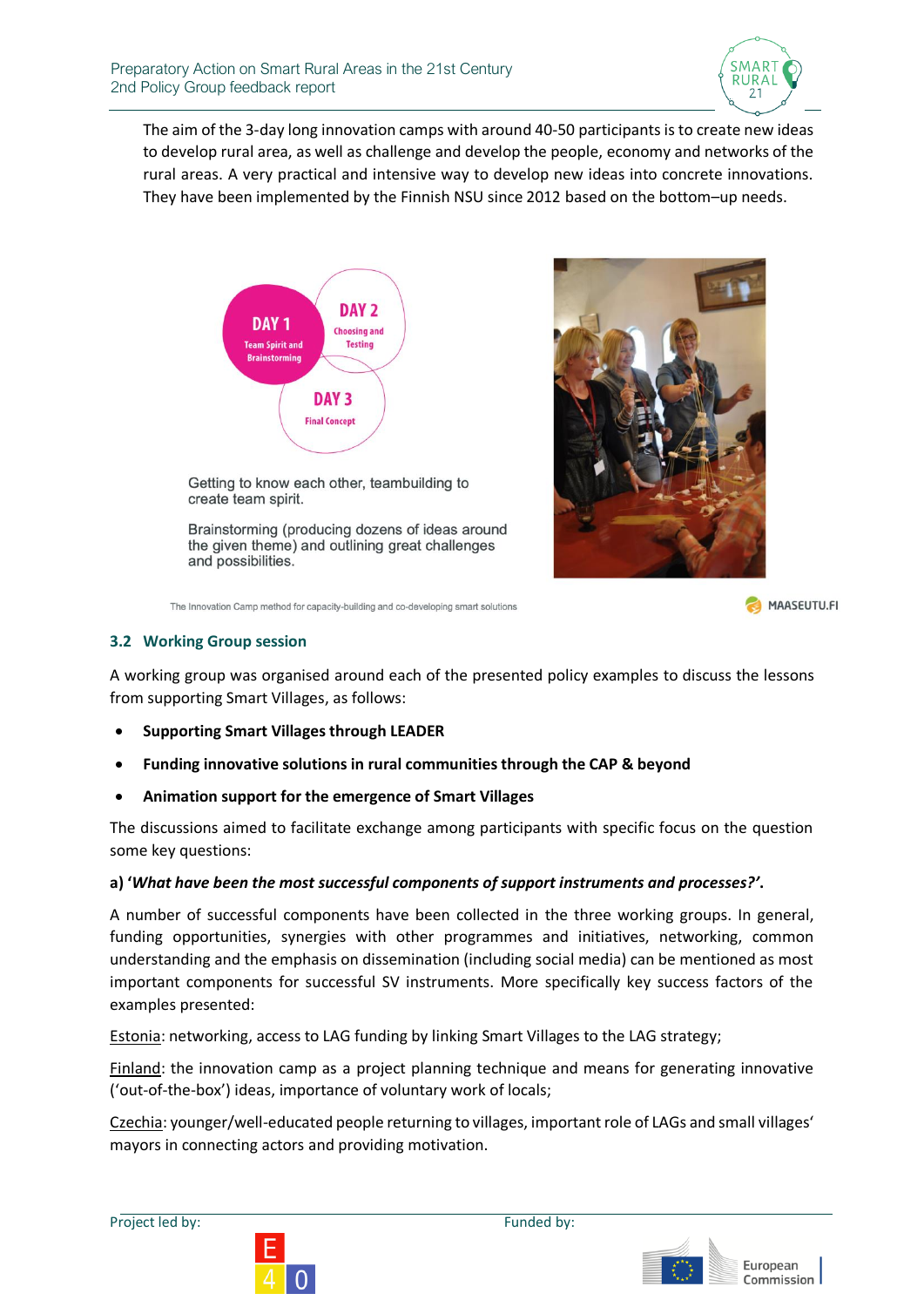

#### *b) What could (or should) be done differently to make Smart Villages more effective?*

A better understanding of the Smart Villages concepts has still been highlighted as an important horizontal aspect. It is a clear that better access to funds beyond the CAP would be needed, especially considering that villages are small actors with limited capacity and therefore, they need support framework that are adapted to this scale, still allowing access to regional policy and other relevant funds. Communication should be strengthened, especially between larger municipalities (as key administrative units) and smaller villages within these municipality administrations. Last but not least, sharing more smart examples and practices would be welcome from both national and European level.

#### **4. Conclusion of the discussions**

Based on the discussions it can be concluded that LEADER will be a key tool in implementing Smart Villages concept. The main question is how to link the LAG strategies and local smart village strategies and smart solutions.

It can be also concluded that Smart Villages definition is still not entirely clear and therefore, not effectively operationalised. However, there is no point to define the concept further, rather clarifications will emerge through the practical implementation of on-the-ground actions.

Finally, the lack of accessibility of funding at the local level still remains a challenge. It would be important to make sure that funding is available for a small community for smart initiatives, especially those that are integrated within holistic smart villages startegies.

#### **5. Case studies**

The next steps will be the preparation of the 5 case studies. Sarah Peter (IfLS, SR21 partner company) presented the purpose and the structure of the future case studies:

#### **5.1 Purpose**

**The aim** is to demonstrate successful interventions to support Smart Villages

- …under the CAP and other policies (e.g. Cohesion Policy)
- ... covering a range of Member States and thematic foci.

**Target groups:**

■ Policy-makers at all levels

**Methodological approach:** 

- Desk research (statistical data bases, strategic documents, reports, websites, journal/news articles etc.)
- Expert interviews (representatives / managers of the interventions)

#### **5.2 Structure**

- **EXEDENTIFY Common reporting template** allowing flexibility (different types of cases: e.g. project funding, capacity building)
- **Outline of reports:** 
	- o Summary

Project led by: Funded by:



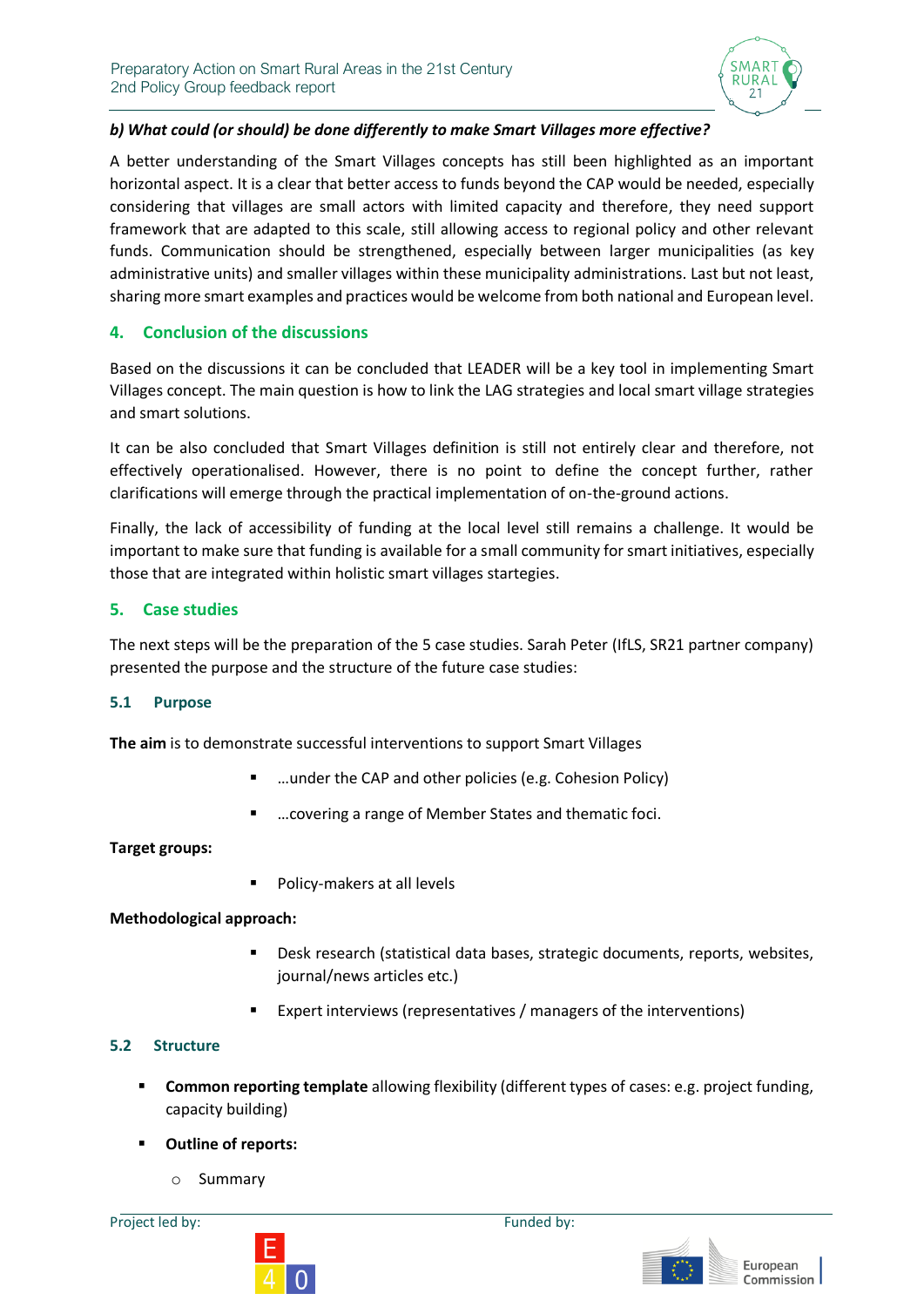

- o Background (policy context, objectives, SV definition)
- o Implementation (spatial context, target groups, activities)
- o Impact (in terms of SV principles technological/social)
- o Lessons learned (success factors/bottlenecks, spatial/thematic transferability)
- o Conclusions (contribution to SV approach/concept)

#### **6. Next steps**

Following the feedback from the Steering Group and from the participants of the current Policy Group discussion, experts start working on the detailed elaboration of case studies. The purpose is to explore practical implementation (including challenges and bottlenecks, etc.) and help other countries to learn from the experience.

#### **Timeline of the case studies:**

- **18 February 2022**: Completing case studies
- **24 or 28 February 2022:** Discussing case studies & emerging lessons at the 3<sup>rd</sup> Policy Group meeting
- **From early March 2022:** layout, dissemination and promotion of case studies

In this context during the final meeting (planned 24 or 28 February 2022), the case studies and key findings will be presented to a wider interested audience.





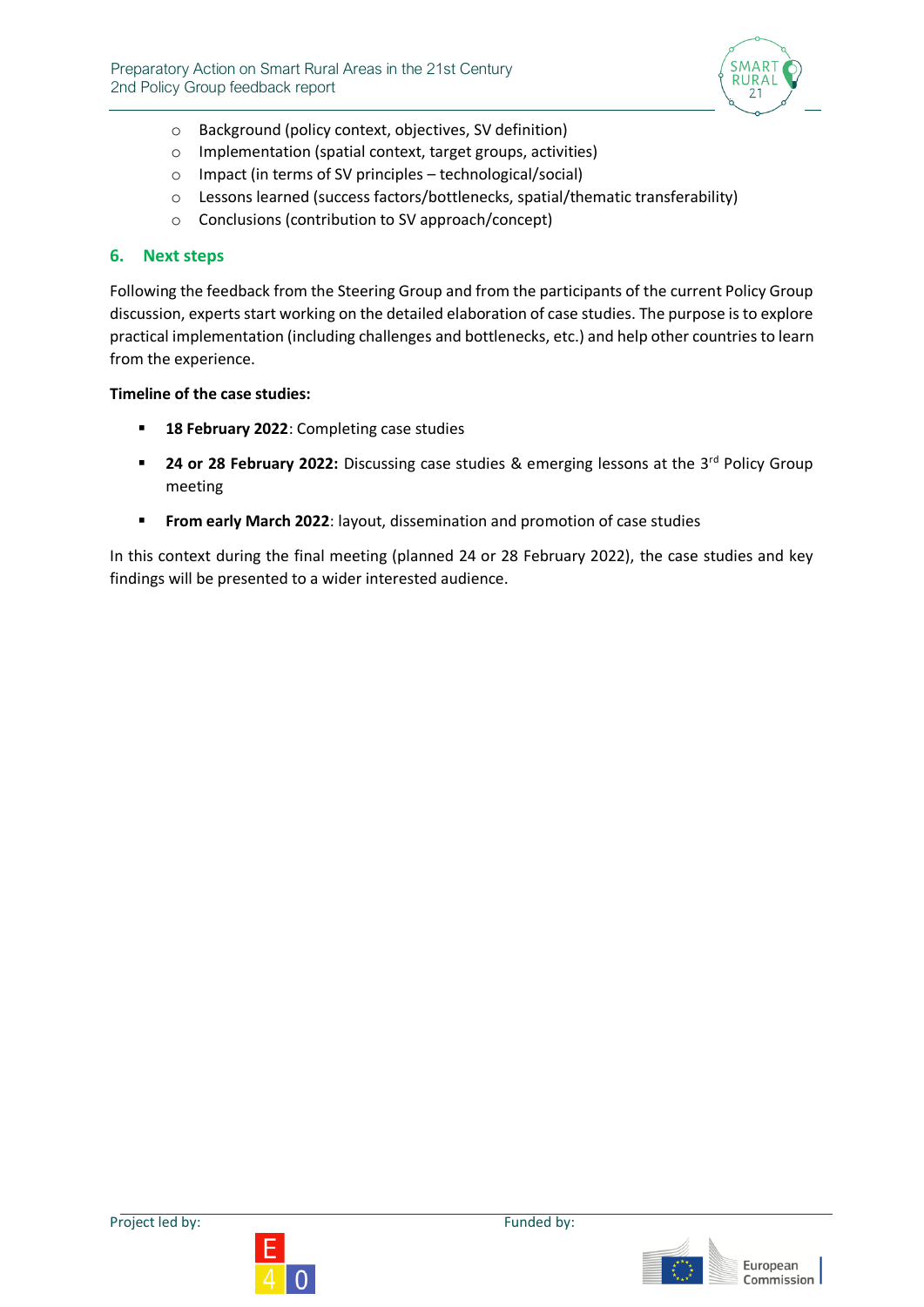

## **Annex I:**

## **2 nd Policy Group Discussion**

### **Agenda**

#### Zoom: <https://us02web.zoom.us/meeting/register/tZ0rc-ihrjkvHNcFR8oX9iipFNL50GhfWnGe>

*The main objective of the policy workshop is to present Smart Villages policy instruments from across Europe through the active engagement of participants. Following practical presentations on Smart Villages support by members, smaller break-out room discussions will be organised with the participants around specific funding mechamisms and schemes. The workshop also aims to contribute to the elaboration of policy case studies within the Smart Rural 21 project.*

| <b>Timing</b>   | <b>Agenda item</b>                                                                                                                                                                                          |  |  |
|-----------------|-------------------------------------------------------------------------------------------------------------------------------------------------------------------------------------------------------------|--|--|
| $10.00 - 10.15$ | Introduction to the meeting and 'warming up', Edina Ocsko (E40) & Simone Sterly (IfLS)                                                                                                                      |  |  |
| $10.15 - 11.15$ | Presentation of Smart Villages support instruments from across Europe to date (to be<br>confirmed)                                                                                                          |  |  |
|                 | The Smart Villages training programme in Estonia, Kristiina Tammets<br>٠<br>The 'smart' concept and multi-funded support of smart communities in Czechia, Rut<br>Bízková                                    |  |  |
|                 | The innovation camp method for capacity-building and co-developing smart<br>solutions, Pätilä Salla & Juha-Matti Markkola<br>Q&A and discussion                                                             |  |  |
| $11.15 - 12.00$ | Working groups: Lessons from supporting Smart Villages                                                                                                                                                      |  |  |
|                 | Discussion questions: (i) What have been the most successful components of support<br>instruments and processes?, (ii) What could (or should) be done differently to make Smart<br>Villages more effective? |  |  |
|                 | Supporting Smart Villages through LEADER                                                                                                                                                                    |  |  |
|                 | Animation support for the emergence of Smart Villages                                                                                                                                                       |  |  |
|                 | Funding innovative solutions in rural communities through the CAP & beyond                                                                                                                                  |  |  |
| $12.00 - 12.20$ | Feedback from working groups                                                                                                                                                                                |  |  |
| $12.20 - 12.45$ | Concluding remarks, comments & next steps (including case study structure)                                                                                                                                  |  |  |